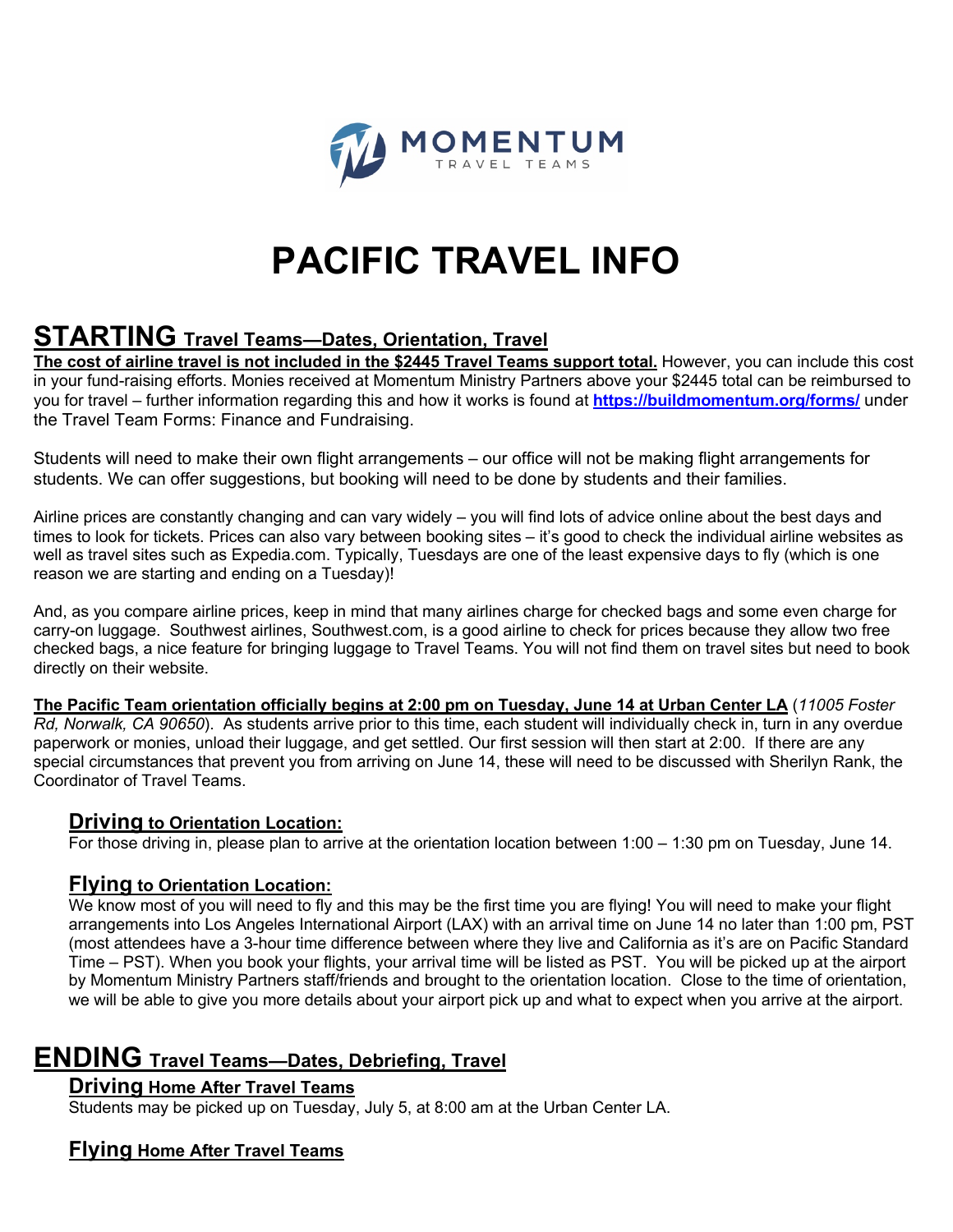Again, attendees will use LAX for flights home on Tuesday, July 5. You will likely find a number of early morning flights available – try to find flights that leave no earlier than 6:00 am. (*Flights in the morning, early afternoon are probably more desirable than late afternoon/evening flights if a long wait at the airport is not desired– there will probably be one or two drop off times at the airport Tuesday*)

### **Once you are certain as to your travel arrangements, Please fill out this google form: https://forms.gle/MkX5QkxPaMHUVs1ZA DUE JUNE 1, 2022**